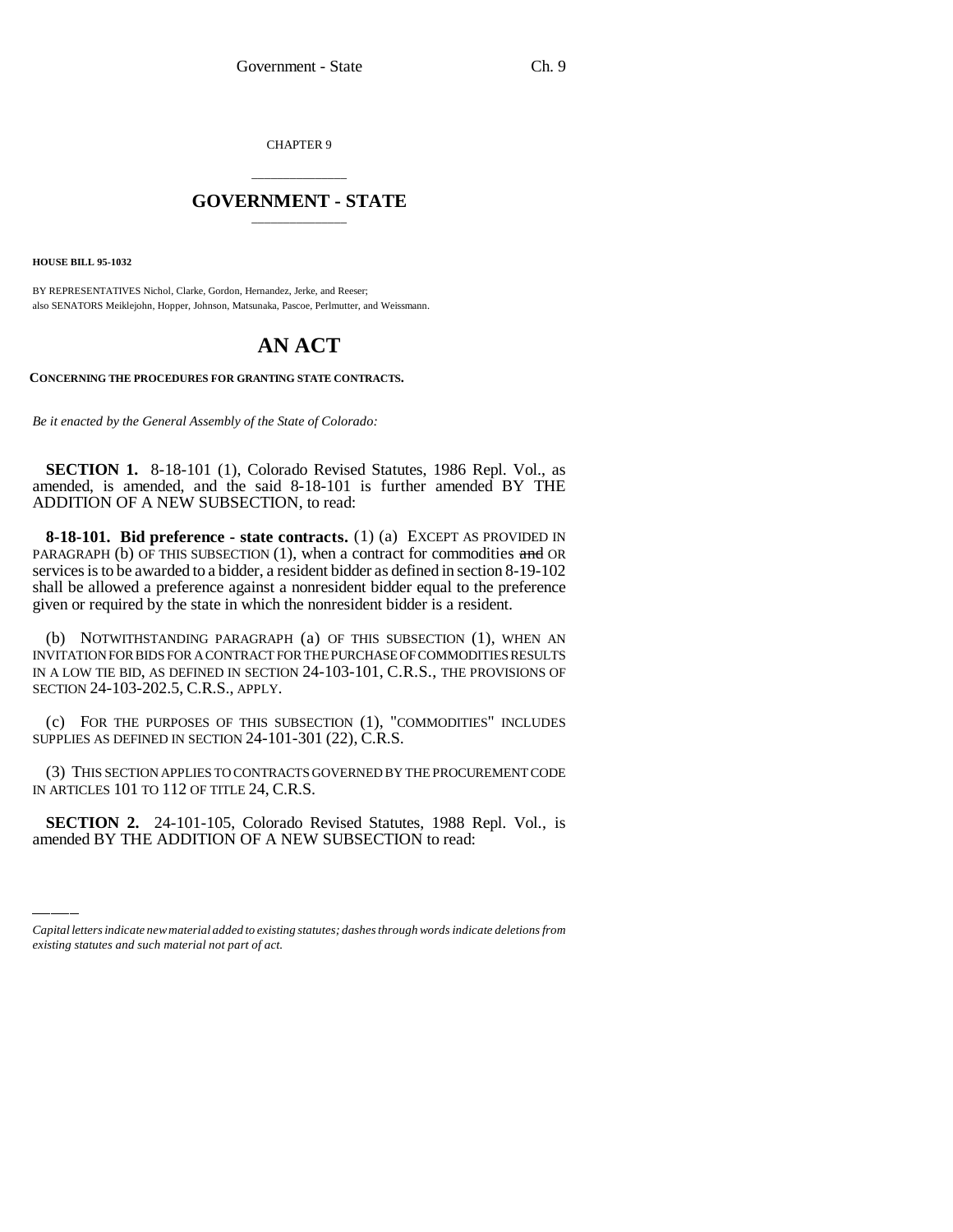**24-101-105. Application of this code - state preference.** (3) THE PROVISIONS OF SECTION 8-18-101,C.R.S., WHICH REQUIRE A PREFERENCE FOR RESIDENT BIDDERS UNDER CERTAIN CIRCUMSTANCES, APPLY TO THE AWARD OF CONTRACTS UNDER THIS CODE.

**SECTION 3.** 24-103-101, Colorado Revised Statutes, 1988 Repl. Vol., is amended BY THE ADDITION OF THE FOLLOWING NEW SUBSECTIONS to read:

**24-103-101. Definitions.** As used in this article, unless the context otherwise requires:

(3.5) "LOW TIE BIDS" MEANS LOW RESPONSIBLE BIDS FROM BIDDERS THAT ARE IDENTICAL IN AMOUNT AND THAT MEET ALL THE REQUIREMENTS AND CRITERIA SET FORTH IN THE INVITATION FOR BIDS PURSUANT TO THIS CODE.

(6) "RESIDENT BIDDER" MEANS:

(a) A PERSON OR BUSINESS THAT IS AUTHORIZED TO TRANSACT BUSINESS IN COLORADO AND THAT MAINTAINS ITS PRINCIPAL PLACE OF BUSINESS IN COLORADO; OR

(b) A PERSON OR BUSINESS THAT IS AUTHORIZED TO TRANSACT BUSINESS IN COLORADO, THAT MAINTAINS A PLACE OF BUSINESS IN COLORADO, AND THAT HAS FILED COLORADO UNEMPLOYMENT COMPENSATION REPORTS IN AT LEAST SEVENTY-FIVE PERCENT OF THE EIGHT QUARTERS IMMEDIATELY BEFORE BIDDING ON A CONTRACT.

**SECTION 4.** 24-103-202 (2) and (7), Colorado Revised Statutes, 1988 Repl. Vol., are amended to read:

**24-103-202. Competitive sealed bidding.** (2) (a) An invitation for bids shall be issued and shall include a purchase description and all contractual terms and conditions applicable to the procurement.

(b) AN INVITATION FOR BIDS FOR A CONTRACT FOR THE PURCHASE OF SUPPLIES SHALL ALSO STATE THE REQUIRED PROCEDURES AND CRITERIA FOR AWARDING THE CONTRACT AS PROVIDED IN SECTION 24-103-202.5 IF LOW TIE BIDS ARE RECEIVED.

(7) The contract shall be awarded with reasonable promptness by written notice to the low responsible bidder whose bid meets the requirements and criteria set forth in the invitation for bids, EXCEPT AS OTHERWISE PROVIDED FOR CERTAIN LOW TIE BIDS UNDER SECTION 24-103-202.5. In the event that all bids for a construction project exceed available funds, as certified by the appropriate fiscal officer, the head of a purchasing agency is authorized, in situations where time or economic considerations preclude resolicitation of work of a reduced scope, to negotiate an adjustment of the bid price with the low responsible bidder in order to bring the bid within the amount of available funds; except that the functional specifications integral to completion of the project may not be reduced in scope, taking into account the project plan, design, and specifications and quality of materials.